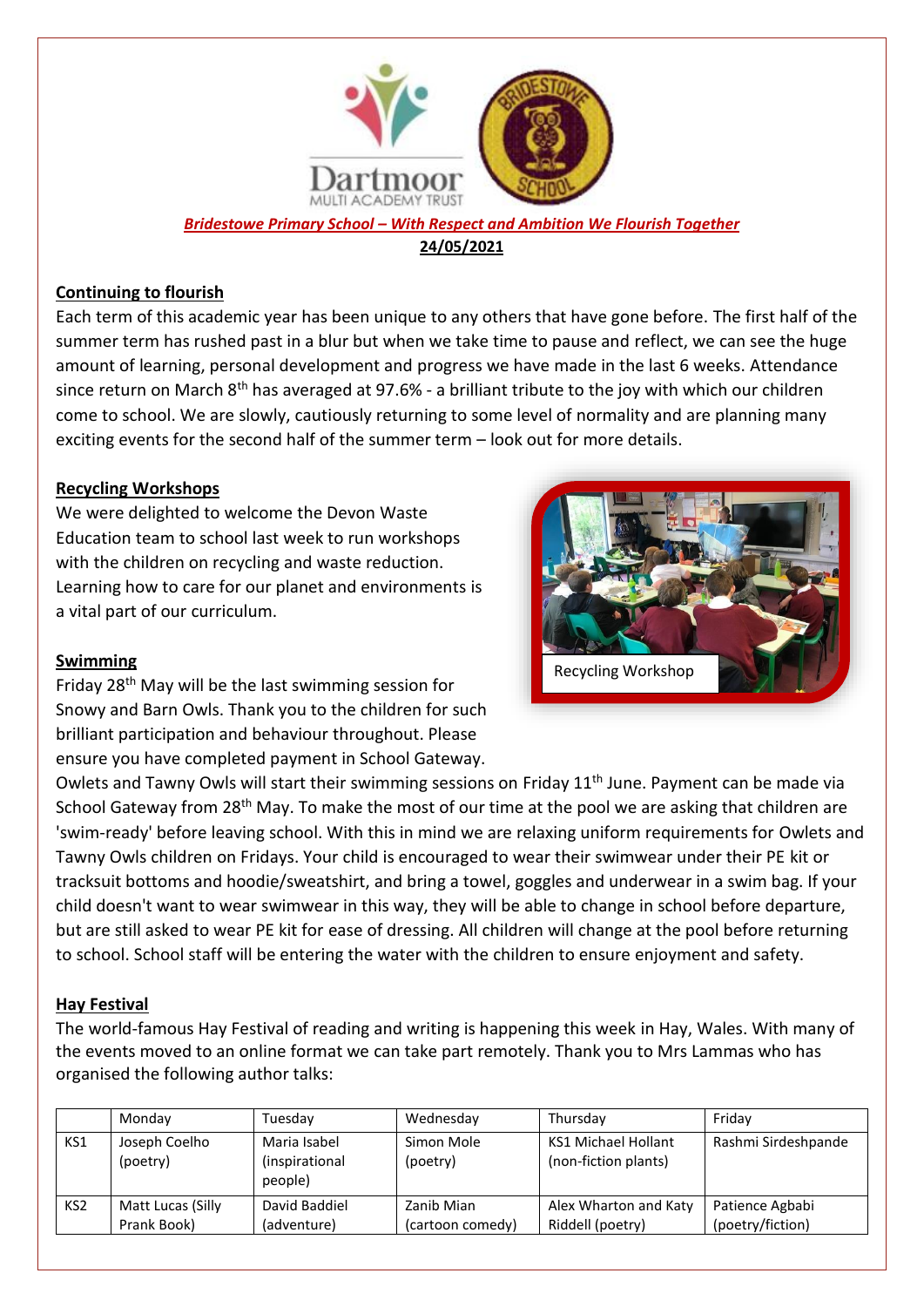#### **Sports Day**

The date for Sports Day has changed to Tuesday 13<sup>th</sup> July, and we apologise for any inconvenience. This is to allow Y6 children to take part in their final Sports Day at Bridestowe, and also to attend taster days at Okehampton College, about which we were informed after we had set the initial date.

#### **Transition**

*Year 6 transition* - Meeting for parents, July 1<sup>st</sup>, 6.00pm at Okehampton College.

Student Transition Days to the College, Wednesday, 7 July and Thursday, 15 July 2021 for two full taster days. Details have already been sent to relevant parents.

*September Starters Transition Dates* - More information being sent to families this week.

Thursday  $10^{th}$  June 1.30pm – 3.15pm Thursday  $17<sup>th</sup>$  June 1.30pm – 3.15pm Thursday 24th June 11.45am - 3.15pm (arrive in time for lunch) Thursday  $1^{st}$  July 11.45am – 3.15pm (arrive in time for lunch) Thursday  $8^{th}$  July 08.50am – 3.15pm (all day to include lunch) Thursday  $15^{th}$  July 08.50am  $-3.15$ pm (all day to include lunch)

# **The COVID Local Support Grant is now available until 20th June 2021.**

This is designed to directly help families and individuals who have been hardest hit by the coronavirus pandemic.

Under this fund, Early Help is able to provide a grant per family to support with:

- Providing vouchers for food and personal items.
- Supporting with energy and water bills for household purposes.
- With other requests clearly linking to the priorities of the fund grants can be provided for essential white goods such as a cooker, fridge or freezer.

The criteria set by Early Help is as follows.

- You are a family (at least 2 people where at least 1 person is either pre-birth or up to 18 years old)
- You are experiencing financial hardship linked to or independent of COVID (e.g. unemployed, furloughed, being made redundant)
- You need financial help associated with keeping your family warm and fed
- You need financial help associated with purchasing essential items

Please email [admin@bridestoweprimary.org.uk](mailto:admin@bridestoweprimary.org.uk) for more information.



## **Change of email addresses**

Please note that the school email address has now changed to [admin@bridestoweprimary.org.uk](mailto:admin@bridestoweprimary.org.uk) Mr Hill's email has also changed to [ahill@dmatschools.org.uk](mailto:ahill@dmatschools.org.uk)